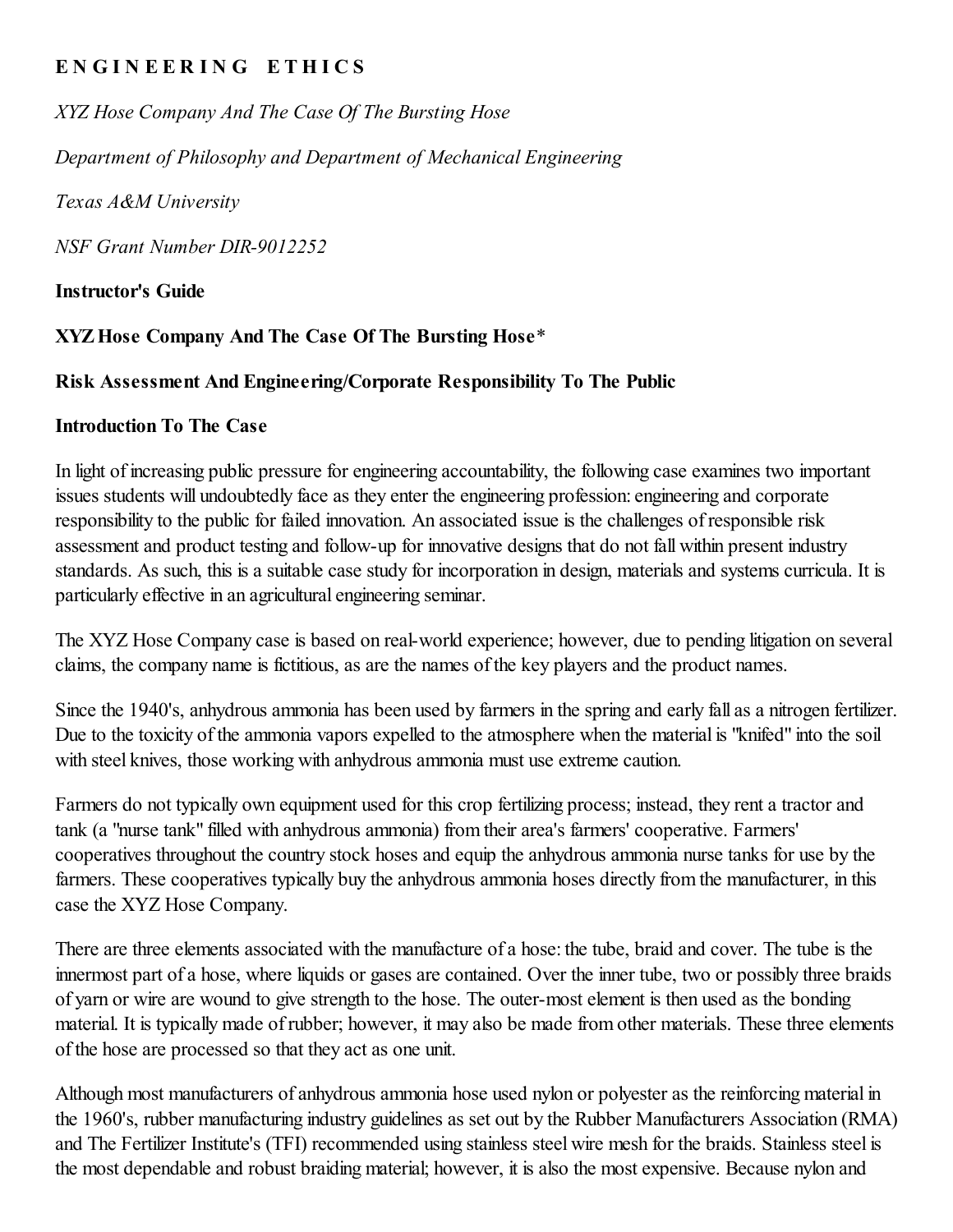polyester were less expensive and were approved earlier as safe in use by both RMA and TFI, most manufacturers continued using reinforcing materials other than stainless steel. By the end of the 1960's, however, nylon and polyester hose products appeared to be less and less effective. Anhydrous ammonia causes deterioration of any material (including stainless steel) over time, and the nylon and polyester products were starting to lose strength, often leading to minor accidents in the field. As a result, by the end of the 1960's, many manufacturers switched to stainless steel wire mesh as the reinforcing material, despite the added expense.

At the same time, the plastics division of a leading chemical company introduced a product called "AAH #1," an experimental yarn for use as a reinforcing material. In addition to favorable application with fenders, bumpers, tires and bullet-proof vests, AAH #1 yarn appeared particularly well-suited for use with hose products.

In 1974, a professor of agricultural engineering at a prominent state university presented results of a study1 that attempted to determine the effects ammonia had on the strength of various reinforcing yarns, including the experimental yarn AAH #1. The professor found that the experimental yarn "... is not materially affected by the low concentration NH4OH vapor, but strength of the yarn is reduced over time to 46 percent of its original strength by the vapor from anhydrous ammonia."2 In other words, rapid hose deterioration was deemed probable using AAH #1 as the reinforcing material. While the professor noted that his study findings were inconclusive, and thus he could not absolutely recommend eliminating AAH #1 as a reinforcing yarn, he did say that those using AAH #1 should over-design their hoses to compensate for diminished strength, and further that they should carefully monitor their hoses in use.

In 1977, a nationally-respected, family-owned firm, the XYZ Hose Company, decided to switch from their rayon-reinforced hoses to AAH #1. XYZ company representatives ran tests and decided that AAH #1 would prove more robust in the field than the less expensive nylon and polyester products. Switching to AAH #1 made sound business sense, because although more expensive than products previously used, AAH #1 allowed them to undercut their competitors who used stainless steel.

Until the introduction of XYZ's inexpensive AAH #1 hose in 1977, farmers' cooperatives characteristically used hoses reinforced with stainless steel. Thus, purchasing a cheaper hose, made of less expensive material, would obviously mean considerable cost savings for all involved: manufacturer, farmers' cooperative, and farmers.

Unfortunately, even though XYZ's AAH #1 hose was tested (at both XYZ and an independent testing laboratory) and met all the current industry standards, something went wrong with the XYZ AAH #1-reinforced anhydrous ammonia hose in use, resulting in devastating consequences for several of the product's end users. In one reported case, the AAH #1 hose burst while a Kansas farmer, Bob Smith, was setting up the equipment for knifing the anhydrous ammonia product into his fields. When the XYZ AAH #1 hose burst, releasing the toxic ammonia into the air, the force of the discharge blew Smith's protective goggles off his face. Smith is now legally blind, and has sustained lifetime disfigurement as a consequence of severe burns received. His physical disabilities have made him dependent on others, and he is now incapable of making a living as a farmer the only occupation he has ever known.

As a result of this and other calamitous incidents involving AAH #1 ruptures, XYZ as a corporation reacted in several important ways.

1) In 1983 XYZ discontinued manufacturing the anhydrous ammonia hose, as well as all other high-pressure ammonia hoses, because they believed there was no way the product could be designed to be completely failsafe against abuse of the hose in the field.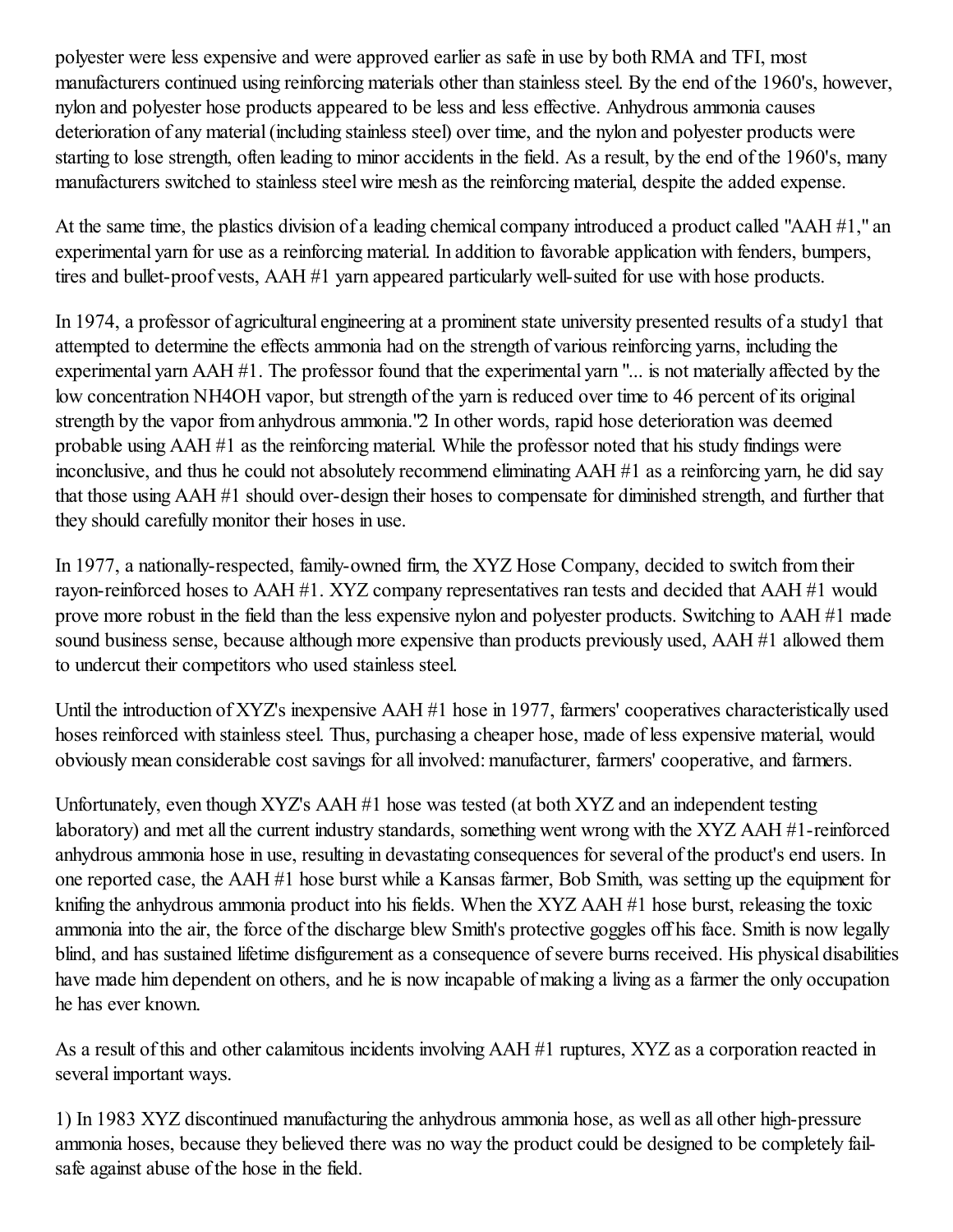2) From 1987 to the present, XYZ and the responsible farmers' cooperatives, have made out-of-court settlements with those end users adversely affected by the AAH #1 hose. In depositional testimony, XYZ representatives contend that their hoses were not so much dangerous as misused/abused; yet, they settled out of court because they believed they had a corporate responsibility to the end user despite possible misuse of the AAH #1 product.

3) In 1988 XYZ placed advertisements in a Farmers' Cooperative Magazine, warning that their product was outdated (note, outdated versus dangerous) and should be returned for an immediate buy-back offer (and note, buy-back versus recall).

In his depositional testimony, however, Smith asserted that XYZ manufactured and marketed a dangerous product, that neither XYZ nor the farmers' cooperatives adequately warned the end users of the dangers associated with the AAH #1 hose, and that XYZ did not monitor the product in use. These claims, contrary to XYZ's, raise important ethical issues that surround innovation. These include questions about how engineers and corporations should assess risk and, what the professional engineering and corporate responsibilities to the public are.

### Guidelines For Presentation

1) Read student handout for a detailed description of the case.

2) At the class preceding the case discussion, distribute student handouts: XYZ Hose Company and the Case of the Bursting Hose, which includes a brief literature review on risk and the engineering decision-making process and an annotated bibliography. Let students know that, of legal necessity, XYZ is a hypothetical case, but that it is based on a real-world experience.

Have students come to the follow-up discussion class prepared to address the XYZ case in the light of the ethical issues raised in the student handout.

3) Discuss overheads depicting the XYZ Cast of Characters, Chronology of the AAH #1 Anhydrous Ammonia Hose, and XYZ Buy-Back Offer. Ask students some of the following questions:

 $\times$  What are the ethical dilemmas engineers face when innovative design goes beyond current industry standards and specifications?

 $\times$  What are the engineering/corporate responsibilities to the public when innovation fails?

 $\times$  Did XYZ do the right things, at the right times? Did those involved in the case ask the right questions during the innovation process, and did they ask the right people at the right time? Why or why not? What entities should have been responsible for the various aspects of market penetration and product safety: XYZ design engineers, managers, and production and marketing personnel? Engineers at the independent test labs? Professional Engineering Societies? Those involved in writing the Rubber Manufacturers Association codes? Farmers' Cooperatives? Farmers?

 $\times$  Should XYZ have labeled their hoses with more explicit warnings? Would it have made any difference?

 $\times$  After withdrawing the product from the market, did XYZ's advertisement in the Farmers' Cooperative Magazine suffice? Could the company have done more? If so, what? When does their responsibility end and the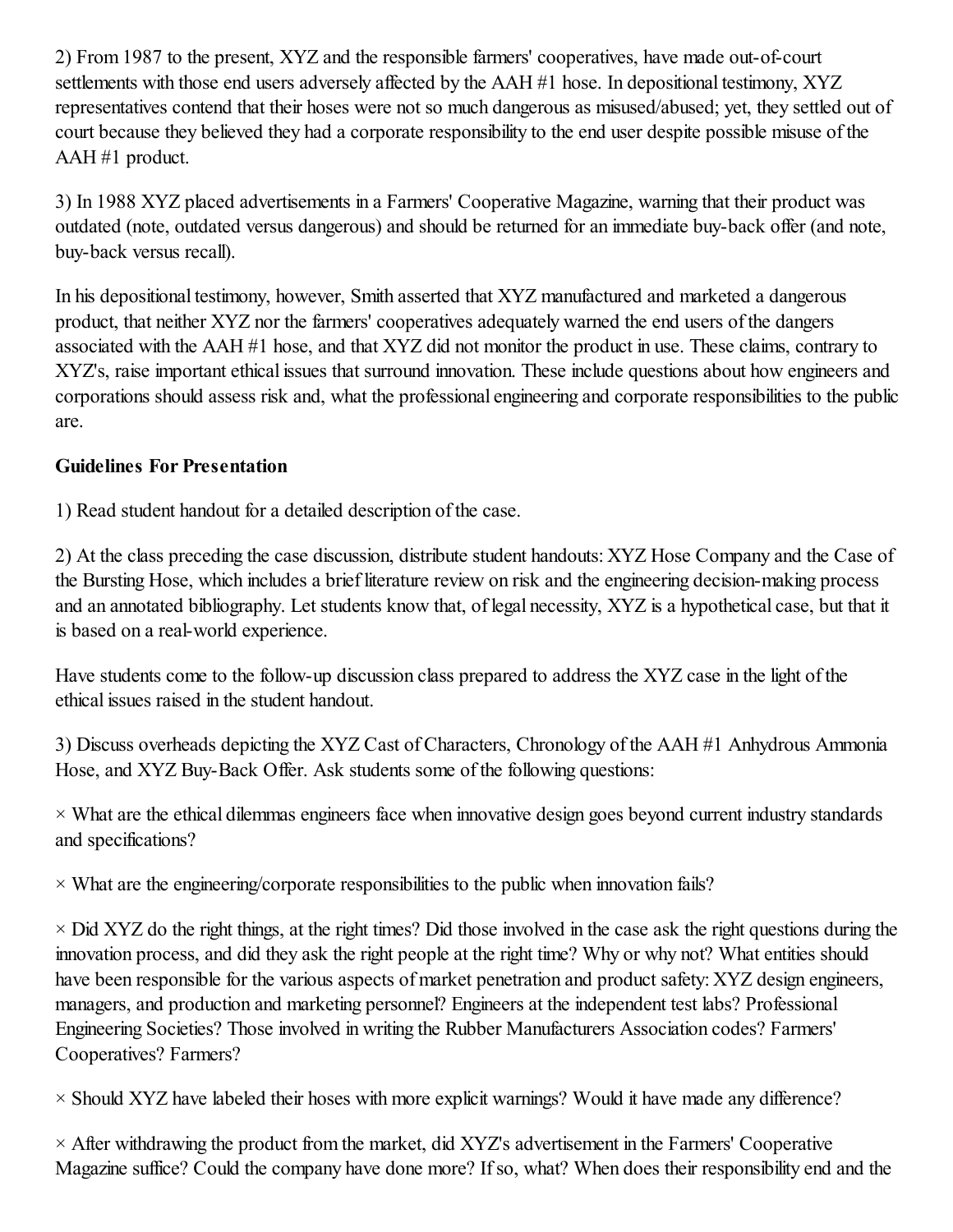farmers' cooperative's and farmers' begin?

 $\times$  Did XYZ act responsibly (or ethically) when arguing against the plaintiffs or other defendants (i.e., the farmers' cooperatives) involved in legal proceedings against them? Should XYZ have been sued at all?

 $\times$  Who is culpable for the damages the XYZ product inflicted on the end users (i.e., the farmers)? The chemical company that introduced AAH #1? XYZ and/or its engineers? The independent testing laboratories? The owners of the cooperatives supplying farmers with anhydrous ammonia hoses? The farmers? Why?

4) End the discussion with Overhead 4), XYZ Hose Company: Ethical Issues of the Case. Discuss the ethical questions raised by the case: What happens when professional codes and regulations lag behind technological innovations? What precautions must engineers take when trying to balance the benefits new technologies bring with risks to public safety often associated with engineering social experimentation? What are engineering and corporate responsibilities to the public for failed innovation?

Essays #1 through #4 appended at the end of the case listings in this report will have relevant background information for the instructor preparing to lead classroom discussion. Their titles are, respectively: "Ethics and Professionalsim in Engineering; Why the Interest in Engineering Ethics;" "Basic Concepts and Methods in Ethics;" "Moral Concepts and Theories;" and "Engineering Design: Literature on Social Responsibility Versus Legal Liability."

### Recommended Overheads

- 1) "XYZ Cast of Characters"
- 2) "Chronology of the XYZ AAH #1 Anhydrous Ammonia Hose"
- 3) "XYZ Buy-Back Offer"
- 4) "XYZ Hose Company: Ethical Issues Of The Case"

### **Notes**

1. Mayeux, Mansel M. "The Effect of Ammonia On the Tensile Strength of Selected Yarns," in Transactions of the American Society of Agricultural Engineers (ASAE), Vol. 17, No. 6, 1974, pp. 1088-90, 1093.

2. Mayeux, p. 1090.

## XYZHose Company Overheads

- 1) XYZ Cast Of Characters
- 2) Chronology of the AAH #1 Anhydrous Ammonia Hose (2 pages)
- 3) XYZ Buy-Back Offer
- 4) XYZ Hose Company: Ethical Issues Of The Case

## XYZ Cast Of Characters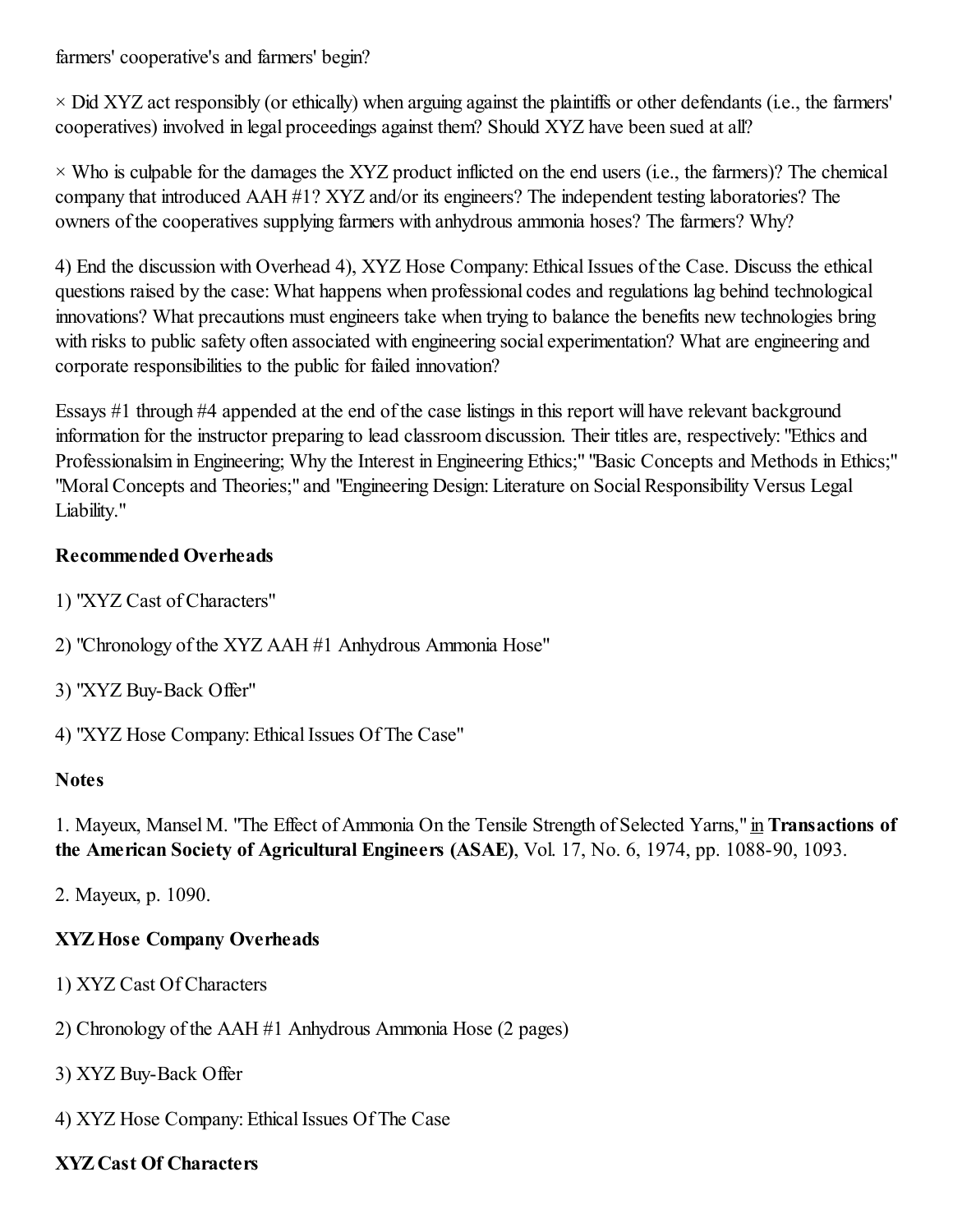Major Chemical Company sells experimental AAH #1 yarn to various manufacturers, including XYZ Rubber Company who, in turn designs/manufactures/markets anhydrous ammonia hose (using experimental yarn AAH #1) and sells AAH #1 hose to between 8000 and 9000 Farmers' Cooperatives throughout the nation. Farmers' Cooperatives, in turn either sellreplacement hose (for those with equipment) or stock hoses, outfit anhydrous ammonia tanks and rent (for those without equipment) to Farmers associated with the particular Farmers' Cooperative in their area who are the end users of the AAH #1 product

Following catastrophic results in the field, farmers (or end users) have initiated legal proceedings against both the Farmers' Cooperative involved and the XYZ Hose Company.

## Chronology Of The XYZ AAH #1

## Anhydrous Ammonia Hose

1940's- Ten leading rubber hose manufacturers market anhydrous

1960's: ammonia hoses, using reinforcing materials such as nylon, polyester and stainless steel, as set out by the Rubber Manufacturers Association (RMA) and The Fertilizer Institute (TFI) industry standards manuals.

1960's: A major chemical company introduces AAH #1, an experimental yarn for use as a reinforcing material (used as a reinforcing material for automobile tires, fenders and bumpers, bullet-proof vests, and other consumer products with great success).

1974: Professor of agricultural engineering at a major state university conducts a study on the effect of ammonia on the tensile strength of selected varns, including  $AAH \#1$ . The study shows that  $AAH \#1$  has a high probability of deterioration over time when it interacts with the vapor from anhydrous ammonia.

1977: XYZ Hose Company designs, manufactures and markets their new product: anhydrous ammonia hose AAH #1. Per Rubber Manufacturers Association (RMA) and The Fertilizer Institute (TFI) specifications. XYZ has hose tested and approved at independent testing laboratory. Only pressure tests performed; neither timeversus-strength nor long-term tests performed. In 1977, RMA Specifications did not include any tests specifically designed for AAH #1-reinforced hose.

## Chronology Of The XYZ AAH #1

## Anhydrous Ammonia Hose

1978- XYZ and farmers' cooperatives sued by several end users

present: for field accidents apparently caused by rupture of anhydrous ammonia hose AAH #1 in the field under normal use.

1982: XYZ Hose Company commences stamping hoses with warning labels that hose should not be used beyond 30 months. This warning commonly disregarded by end users.

1983: XYZ discontinues manufacture of anhydrous ammonia hose AAH #1.

1987: XYZ negotiates an out-of-court settlement with farmer Bob Smith in the amount of \$1,400,000.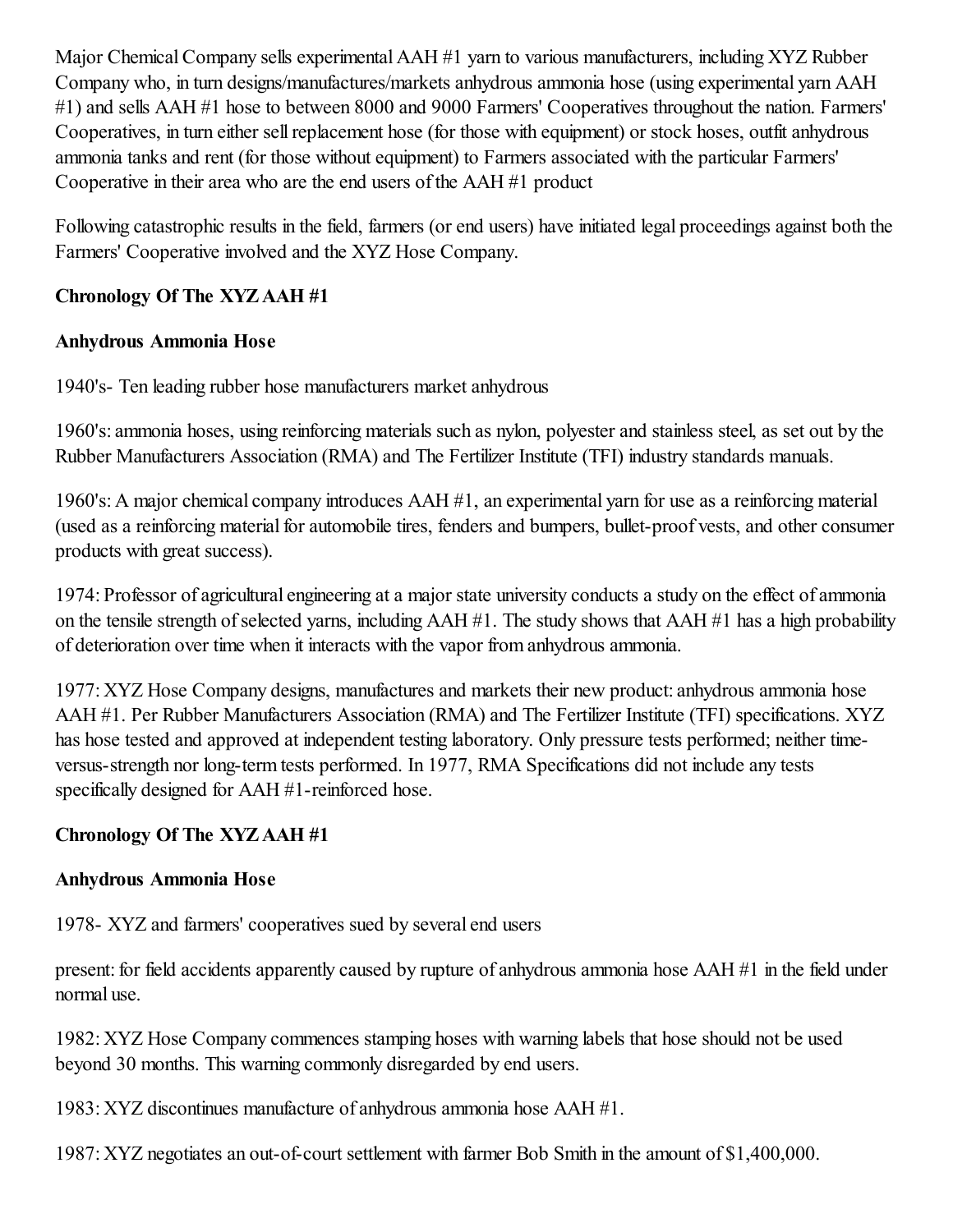1988: XYZ places buy-back offer in Farmers' Cooperative Magazine, noting that all XYZ AAH #1 anhydrous ammonia hose should be returned at once because the product is outdated. XYZ receives over 500,000 feet of hose, some dating back as far as the 1950's, when XYZ produced hoses using nylon and polyester as the reinforcing material.

1991: XYZ negotiates one-half of an out-of-court settlement with farmer Tom Jones in the amount of \$125,000. The remaining one-half of the settlement paid to Jones by the DEF Farmers' Cooperative.

# XYZBUY-BACK OFFER

(based on advertisement actually placed in the Farm Journal Magazine)

### WARNING:

### All XYZ AAH #1 anhydrous ammonia hose should be returned at once!

### Product Is Outdated

The XYZ Hose Company discontinued manufacturing AAH #1 anhydrous ammonia hose in 1983. Prior to that time, hose labeling and instructions warned that the product should not be used beyond 30 months.

Since anhydrous ammonia is a critical application, outdated hose should never be sold or used for this purpose. So in the interest of continued user safety, XYZ now considers allremaining AAH #1 hose new or used outdated.

### Immediate Buy-Back Offer

Through June 30, 1988, anyone who still has this XYZ hose will be reimbursed at a price above the current cost of replacement hose and couplings. AAH #1 of any age, regardless of condition, can and should be returned. We're requesting the help of agricultural industry trade associations, cooperatives, distributors, implement dealers, and fertilizer users in passing along this important message.

## Notify XYZ At Once

Simply call XYZ's toll-free number for instructions on how to be reimbursed, quickly and easily. For the safety of all concerned, we want to take any remaining AAH #1 hose out of circulation, and we're offering more than enough to install brand new hose in its place. Here's the number to call:

## Call 1-800-BUY-BACK Toll Free

(1-800-289-2225)

If you have any of this hose, call today. And if you know of anyone else who might have AAH #1 in stock or in use, please notify them. As the world's leading manufacture of belts and hose for all applications, we want to ensure the agricultural industry's continued satisfaction with XYZ's products.

# *XYZ XYZ Hose Company*

*Plain Jane, Indiana*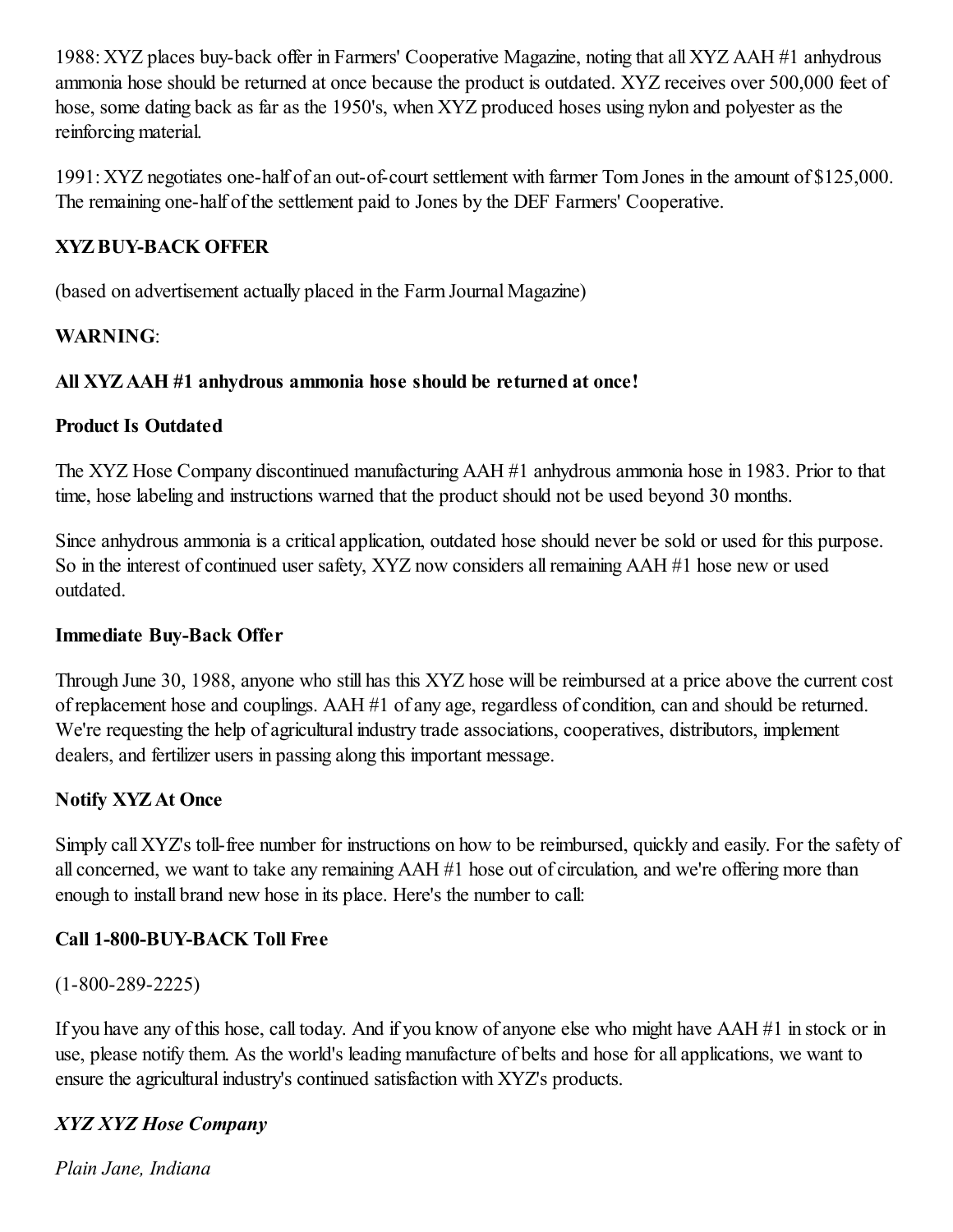### *XYZ Hose Company*

### *Ethical Issues Of The Case*

*1) What happens when professional codes and regulations lag behind technological innovations?*

*2) What precautions must engineers take when trying to balance the benefits new technologies bring with risks to public safety often associated with engineering social experimentation?*

*3) What are engineering and corporate responsibilities to the public for failed innovation?*

### XYZHose Company

And The Case Of The Bursting Hose

Risk Assessment And Engineering/Corporate

Responsibility To The Public

### Student Handout

### Synopsis

In 1977, a nationally-respected, family-owned firm, the XYZ Hose Company, decided to switch from their rayon-reinforced hoses to AAH #1. XYZ company representatives ran tests, and decided that AAH #1 would prove more robust in the field than the less expensive nylon and polyester products. Switching to AAH #1 made sound business sense, because although more expensive than products previously used, AAH #1 allowed them to undercut their competitors who used stainless steel.

Until the 1977 introduction of XYZ's inexpensive AAH #1 hose, farmers' cooperatives characteristically used hoses reinforced with stainless steel. Thus, purchasing a cheaper hose, made of less expensive material, would obviously mean considerable cost savings for all involved, from the manufacturers, to the farmers' cooperatives, to the farmers.

Unfortunately, even though XYZ's AAH #1 hose was tested at both XYZ and an independent testing laboratory, and even through it met all the current industry standards, something went wrong with the XYZ AAH #1 reinforced anhydrous ammonia hose in use, resulting in devastating consequences for several of the product's end users. In one reported case, the AAH #1 hose burst while a Kansas farmer, Bob Smith, was setting up the equipment for knifing the anhydrous ammonia product into his fields. When the XYZ AAH #1 hose burst, releasing the toxic ammonia into the air, the force of the discharge blew Smith's protective goggles off his face. Smith is now legally blind, and has sustained lifetime disfigurement as a consequence of severe burns received. His physical disabilities have made him dependent on others, and he is now incapable of making a living as a farmer the only occupation he has ever known.

As a result of this and other calamitous incidents involving AAH #1 hose ruptures, XYZ and the various farmers' cooperatives selling the product were sued by farmers. Bob Smith, and other farmers like him, claimed that XYZ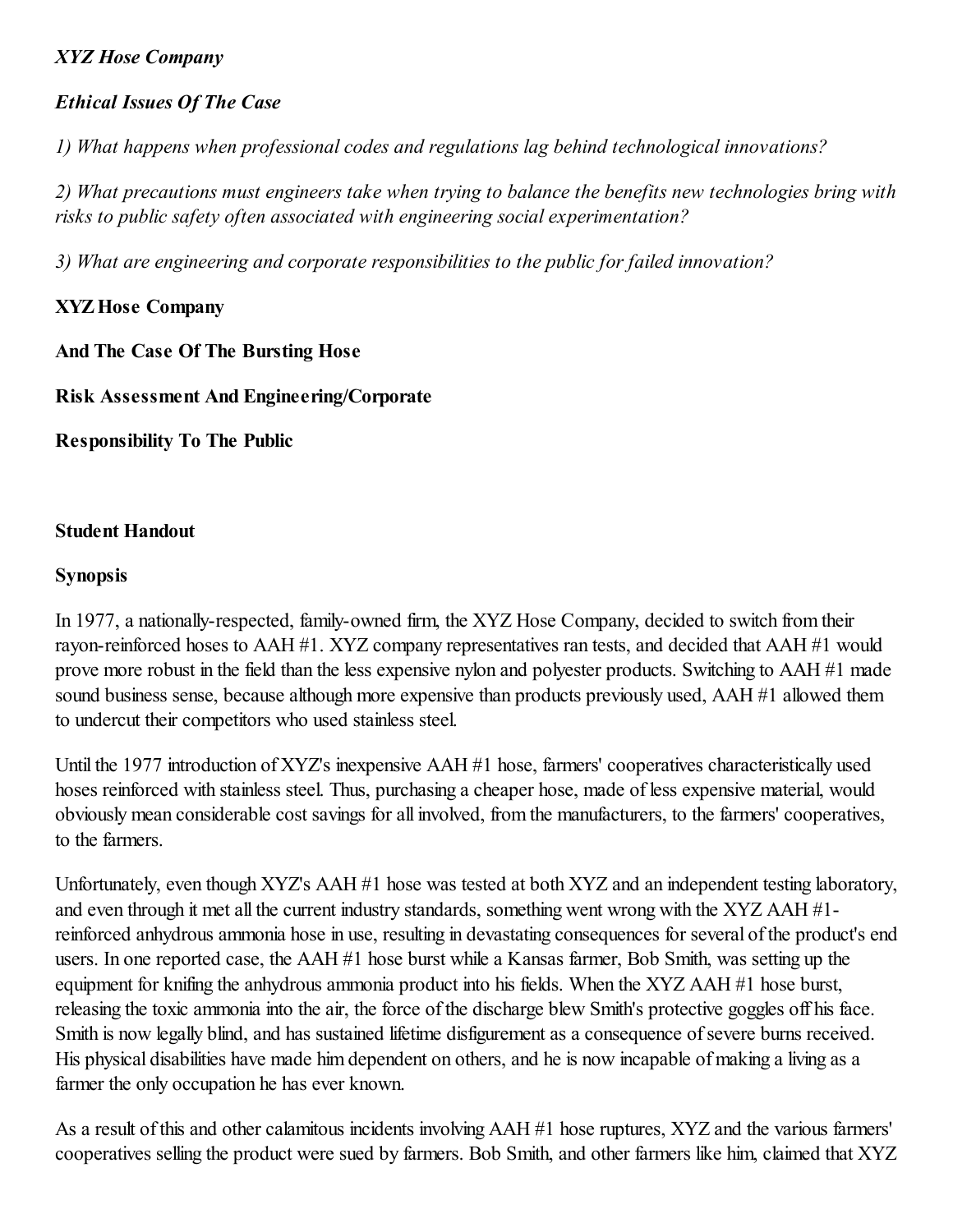did not properly design, test and monitor their product in use, and as such put the end user at inordinate risk. XYZ, on the other hand, argued that their product was misused or abused in the field; yet, because they are a responsible corporation, XYZ decided to pay out-of-court settlements to the various claimants for injuries they suffered while using the AAH #1 hose, no matter who was ultimately at fault. The jury is still out on who is liable for the hose ruptures.

The case of the XYZ AAH #1 bursting hose raises important issues for engineers. What are the engineering and corporate responsibilities to the public? In addition, because XYZ's AAH #1 hose was innovative, and the specifications (written by the Rubber Manufacturers Association and The Fertilizer Institute) did not give guidelines for testing the experimental yarn as a reinforcing material, there is a question about the XYZ design engineers' responsibilities. When professional codes and regulations lag behind technological innovation, can engineers use existing specifications as bench marks in risk assessment?

### Individuals Involved In The XYZHose Company Case

Several sets of actors played key roles in the XYZ Hose Company case. The following chart serves to illustrate their interaction:

# XYZ Cast Of Characters

Major Chemical Company sells experimental AAH #1 yarn to various manufacturers, including XYZ Rubber Company which, in turn designs/manufactures/markets anhydrous ammonia hose (using experimental yarn AAH #1) and sells AAH #1 hose to between 8000 and 9000 Farmers' Cooperatives throughout the nation. Farmers' Cooperatives, in turn either sell replacement hose (for those with equipment) or stock hoses, outfit anhydrous ammonia tanks and rent (for those without equipment) to Farmers associated with the particular Farmers' Cooperative in their area who are the end users of the AAH #1 product

Following catastrophic results in the field, farmers (or end users) have initiated legal proceedings against both the Farmers' Cooperative involved and the XYZ Hose Company.

## An Experimental Yarn and the XYZ AAH #1-Reinforced Hose

In the 1960's, the plastics division of a leading chemical company introduced AAH #1, an experimental yarn for use as a reinforcing material. In addition to favorable application with fenders, bumpers, tires and bullet-proof vests, AAH #1 yarn appeared particularly well-suited for use with hose products.

There are three elements associated with the manufacture of a hose: the tube, braid and cover. The tube is the innermost part of the hose, where liquids or gases are contained. Over the inner tube, two or possibly three braids of yarn or wire are wound to give strength to the hose. The outer-most element is then used as the bonding material and it is typically made of rubber; however, it may also be made from other materials. These three elements of the hose are processed so that they act as one unit.

Since the 1940's, the industry standard for the braids was typically made of stainless steel wire mesh, although most manufacturers of anhydrous ammonia hose used nylon or polyester as the reinforcing material. Stainless steel is the most dependable and robust braiding material. Stainless steel is, however, also a relatively expensive material. Thus, when the less expensive AAH #1 yarn was introduced, it seemed stainless steel had finally met a forceful competitor. Throughout the late 1960's and into the 1970's, AAH #1 was tested for use in various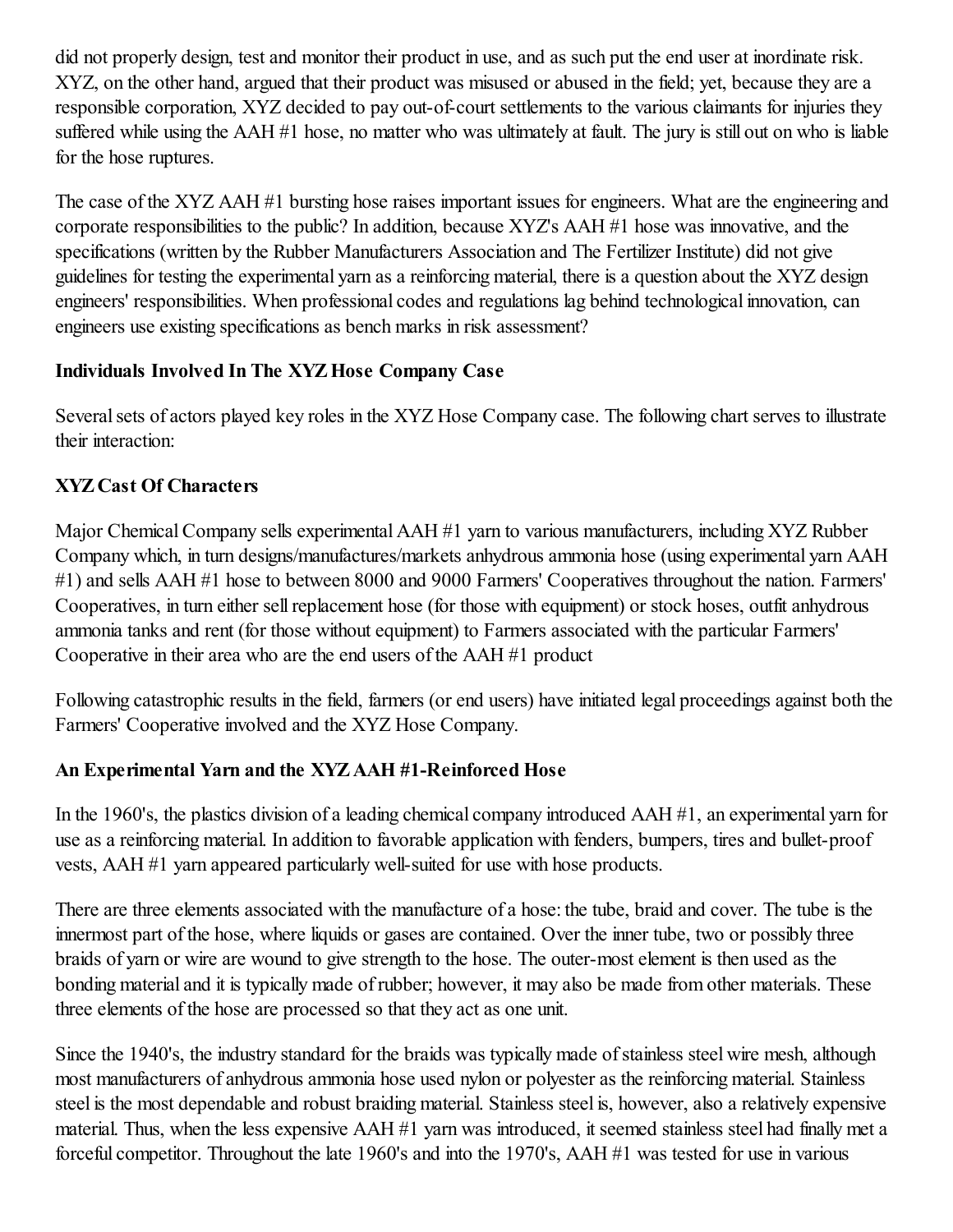applications, one of which was for anhydrous ammonia hoses.

Anhydrous ammonia is used by farmers in the spring and early fall as a nitrogen fertilizer. Due to the toxicity of the ammonia vapors expelled to the atmosphere when the material is "knifed" into the soil with steel knives, those working with anhydrous ammonia must use extreme caution. At the very least they must wear protective gloves and goggles.

Farmers do not typically own equipment used for spraying the fertilizer. Instead, they rent a tractor and tank (called a "nurse tank") filled with anhydrous ammonia from their local farmers' cooperative. Farmers' cooperatives throughout the country stock hoses and equip the anhydrous ammonia nurse tanks for use by the farmers. These cooperatives typically buy the anhydrous ammonia hoses directly from the supplier, in this case the XYZ Hose Company. Until the introduction of XYZ's AAH #1 hose, farmers' cooperatives characteristically used hoses reinforced with either stainless steel or nylon and polyester, materials which are relatively unaffected by ammonia. While nylon and polyester were less expensive than AAH #1, they would become increasingly unreliable over time, because of the inevitable deterioration due to contact with anhydrous ammonia. The alternative was stainless steel; however, stainless steel is expensive. Thus, a hose more durable than one made of nylon or polyester, and of less expense than one made of stainless steel, provided a distinct advantage.

In 1974, three years prior to XYZ's market entry with their relatively inexpensive AAH #1 hose, a professor of agricultural engineering at a major state university presented a study1 that attempted to determine the effects of ammonia on the strength of various reinforcing yarns, including AAH #1. The three units of the hose are processed so that they act as one unit, and the inner tube of the hose is not completely impervious to ammonia fumes, so the outer cover of the hose must be pricked to allow small amounts of the ammonia fume to escape to the atmosphere when necessary. Although the concentration of escaping ammonia is quite low, the study found that even though AAH #1 "... is not materially affected by the low concentration NH4OH vapor ... strength of the yarn is reduced over time to 46 percent of its original strength by the vapor from anhydrous ammonia."2 In other words, it is highly probable that anhydrous ammonia hoses reinforced with AAH #1 deteriorate at a fairly rapid rate. While it was noted that the study's findings were inconclusive, and thus could not absolutely justify eliminating AAH #1 as a reinforcing yarn, the study did advise that those using AAH #1 should over-design their hoses to compensate for diminished strength, and that they should carefully monitor their hoses in use. In addition, the study noted that stainless steel was the most resilient yarn. While more expensive and cumbersome, the study found that stainless steel, on average, lasted longer than all other yarns, given the destructive affects of anhydrous ammonia.

It should be noted that the agricultural engineering professor was also a state authority on hoses, and he tested all hoses for the eight to ten different manufacturers who produced anhydrous ammonia hoses in the 1970's. Based on his findings, he either passed or failed each manufacturer's hose, using the Rubber Manufacturers Association and The Fertilizer Institute's specifications. Thus, as an authority on anhydrous ammonia, the professor's final recommendations were that:

Yarn material should be tested for resistance to ammonia by immersing it in a 5 percent solution of aqua ammonia and in the vapor from a 28 percent aqua ammonia solution for a period of 10 weeks. This test medium should be held at 70 [degrees Fahrenheit] during the period of immersion. Any yarn that loses more than 15 percent of its tensile strength in either of these two test mediums in a 10 week period should not be used to reinforce ammonia hose.3

In 1977, three years after the above study was conducted, XYZ designed their new hose, using AAH #1 as the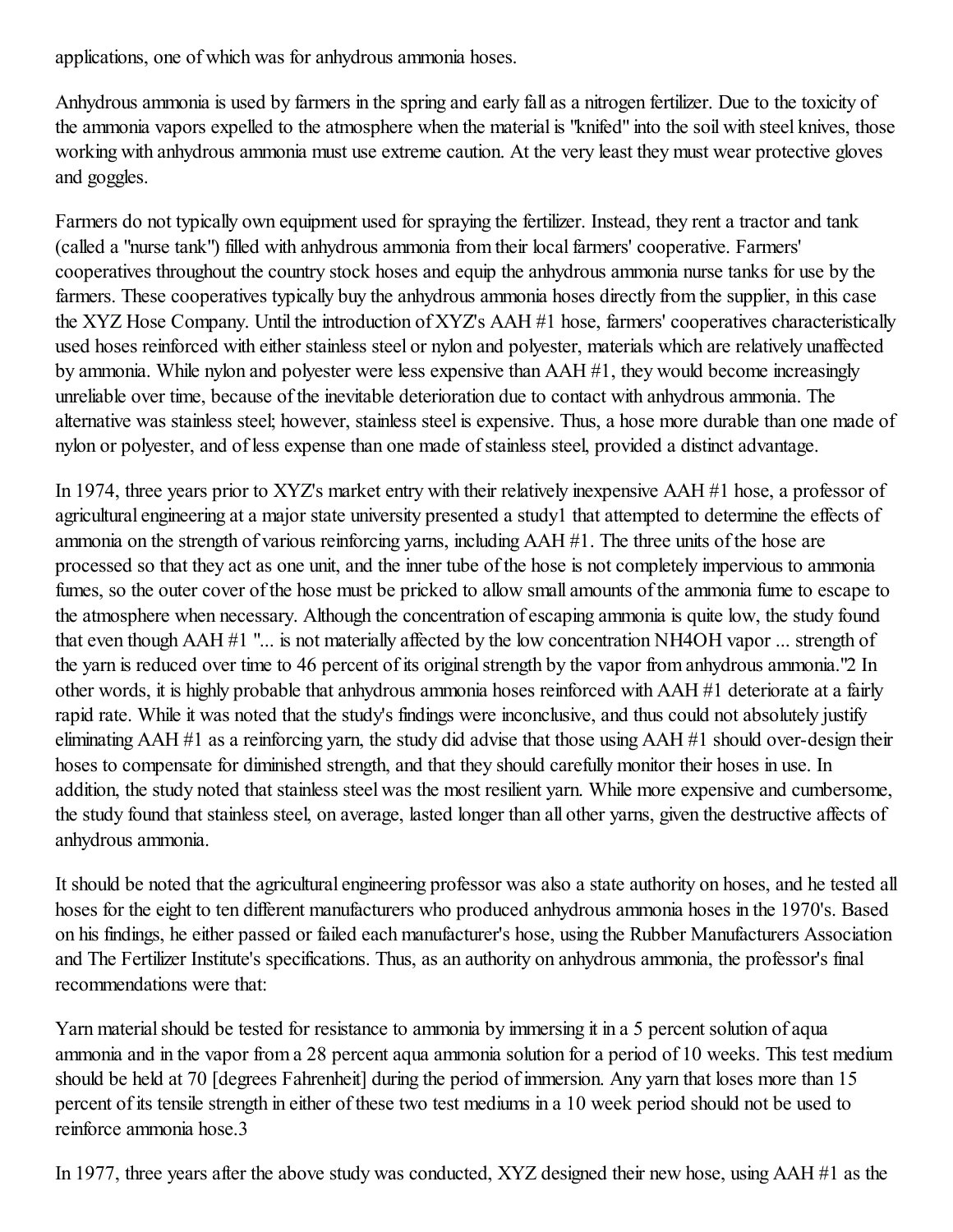reinforcing material. The AAH #1 design was based on a previous hose that used rayon as a reinforcing material. AlCarlton, an XYZ design engineer, was acquainted with the 1974 study. According to Carlton, XYZ switched to AAH #1 because it was a stronger reinforcing material than the rayon material the company had previously used. In addition, Carlton noted that while AAH #1 was more expensive than rayon, nylon or polyester, it was still less expensive than the recommended stainless steel product.

Between 1977 and 1983 there were no major design changes to the AAH #1 hose. There were, however, minor dimension adjustments made to aid in processing the hose.

In 1982, the cover of the hose was changed to accommodate a new label. According to XYZ's design engineer, even though adjustments were made, the AAH #1 hose met all the minimum physical properties of tube material necessary for industry standard specifications as detailed by the Rubber Manufacturing Association (RMA) and The Fertilizer Institute (TFI).

Both the RMA and TFI standards specify that any changes made to the hose must be approved by an independent testing laboratory. Thus, if the hose passed XYZ's internal quality control, it was then given to an independent research laboratory for inspection, as specified by RMA-TFI standards. The laboratory approved the modifications to the hose, and XYZ began manufacturing and production.

Each production run sample of the AAH #1 hose was sent to XYZ's quality assurance laboratory to determine if the hose met the required RMA-TFI specifications. The hose was then inspected throughout the manufacturing process by various personnel actually producing the hose. They pulled the hose and checked dimensions, ensuring that the hose met the required specifications. No one particular person was responsible for the overall manufacturing process for the AAH #1; rather, manufacturing was a segmented process. There were, however, standard operational procedures used, and findings were documented for all quality assurance and manufacturing operations.

For each hose sample, quality assurance inspectors tested the physical properties of the tube and cover, the adhesion between layers, the inner and outer dimensions, and the cold flex at minus 40 degrees fahrenheit. (A cold flex test involves subjecting the hose to minus 40 degrees fahrenheit for a given length of time, then bending the hose around a mandrel of a certain diameter to see if the hose will crack or break.)

Following cold flex tests, quality assurance inspectors checked for cover perforations that allowed ammonia to escape through the cover of the hose. Quality assurance and manufacturing inspectors then proof-pressure tested the hose at 700 psi for 3-5 minutes. A burst test was then performed, where the pressure in the hose was increased until it burst.

XYZ representatives reported that the hose passed all specifications mandated by industry standards as they were written in 1977. One must remember, however, that industry standards in 1977 did not include specifications for the use of AAH #1 as a reinforcing material. As such, XYZ had to adapt the existing standards to meet the challenges of an innovative design.

Once the AAH #1 hose met the specifications of the Rubber Manufacturing Association and The Fertilizer Institute, and was approved by the independent research laboratory, XYZ was ready to market AAH #1 to its customers. These were the farmers' cooperatives located throughout the nation.

The farmers' cooperatives stocked XYZ's new hose and outfitted many of their anhydrous ammonia nurse tanks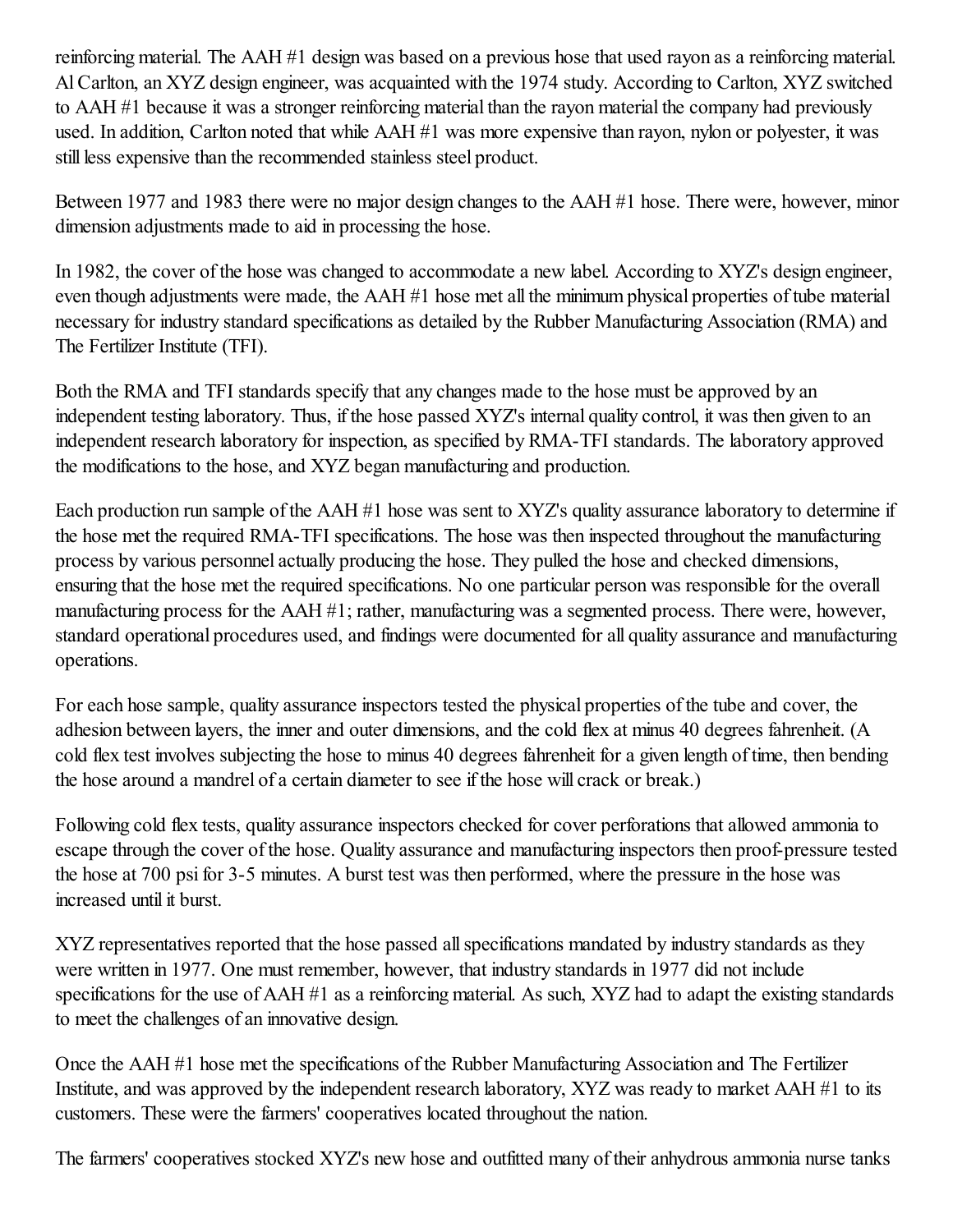with XYZ's less expensive product. As anhydrous ammonia hoses have been in use in farming operations since the 1940's, the cooperatives' took no extra precautions with the new XYZ hose, connecting it to the nurse tanks as they had always done for other hoses.

Even though the AAH #1 hose was tested and met all the current industry standards, something went wrong with XYZ's innovative AAH #1-reinforced anhydrous ammonia hose just two years after marketing began. By 1979, accidents related to hose ruptures were reported, ruptures that resulted in devastating consequences for several of the product's end users. The first claim against XYZ came in 1978, and unsettled claims are still pending. (Note: at the same time, similar ruptures also occurred with other manufacturer's hoses, although the XYZ AAH #1 ruptures occurred more frequently.)

In one case reported in 1979, the XYZ AAH #1 hose burst while a Kansas farmer, Bob Smith, was setting up the equipment to knife the anhydrous ammonia product into his fields. When the XYZ AAH #1 hose burst, releasing the toxic ammonia into the air, the force of the discharge blew Smith's protective goggles off his face. Smith is now legally blind, and has sustained lifetime disfigurement as a consequence of severe burns received.

As a result of Smith's accident and others, XYZ reacted in several important ways.

First, XYZ instituted a warning label campaign. Despite the 1974 study warning that hoses should be overdesigned and monitored in use, XYZ had never visited the farmers' cooperatives to inspect deterioration levels of the AAH #1 hose between 1977 and 1983. XYZ representatives noted that because they serviced so many cooperatives (between 8000 and 9000), individual hose inspection was not a realistic option. As a manufacturer, XYZ felt their job was to deliver an industry-approved product, and they did. Monitoring how the hose was treated in use was simply too onerous a task. As a result, hose inspection became the domain of the farmers' cooperative.

By 1979, Clifford Williams, XYZ's manager of industrial hose development, was alarmed by the growing number of accidents. He reviewed the quality control and product failure historicalfiles, and determined that well over 50% of the failures were caused by some type of misuse or abuse in the field. This misuse was of two types. First, repetitive flexing or bending of the hose near the coupling caused failure by over-stressing the hose materials. Second, many hoses were left out during winter months, causing the anhydrous ammonia residue to freeze and expand the hose.

Representatives of the farmers' cooperatives and the farmers themselves, however, claimed that they used the XYZ hose in precisely the same way they used all other manufacturer's hoses, and that the XYZ hose was the only brand causing such frequent and devastating ruptures.

Thus, by the late 1970's, XYZ and other industry leaders associated with the Rubber Manufacturing Association suggested that something be put on the hoses to better ensure farmer safety. XYZ took the lead. After completing his analysis of hose failures, Williams did not recommend a recall of the AAH #1 hose. Instead, he recommended that XYZ adopt a warning-label system. XYZ notified farmers' cooperatives of the hazards associated with AAH #1 product misuse, and told them to use the AAH #1 hose in accordance with the RMA IP112 Care and Use Manual that Williams had helped the Rubber Manufacturing Association produce.

Thus, in 1982 XYZ designed a warning label, and indicated that the hose would have a 30-month service life if it was not severely bent, kinked, or flexed below a recommended radius. XYZ representatives put in place this conservative, self-protection mechanism to ensure farmers' cooperatives would finally avoid overusing and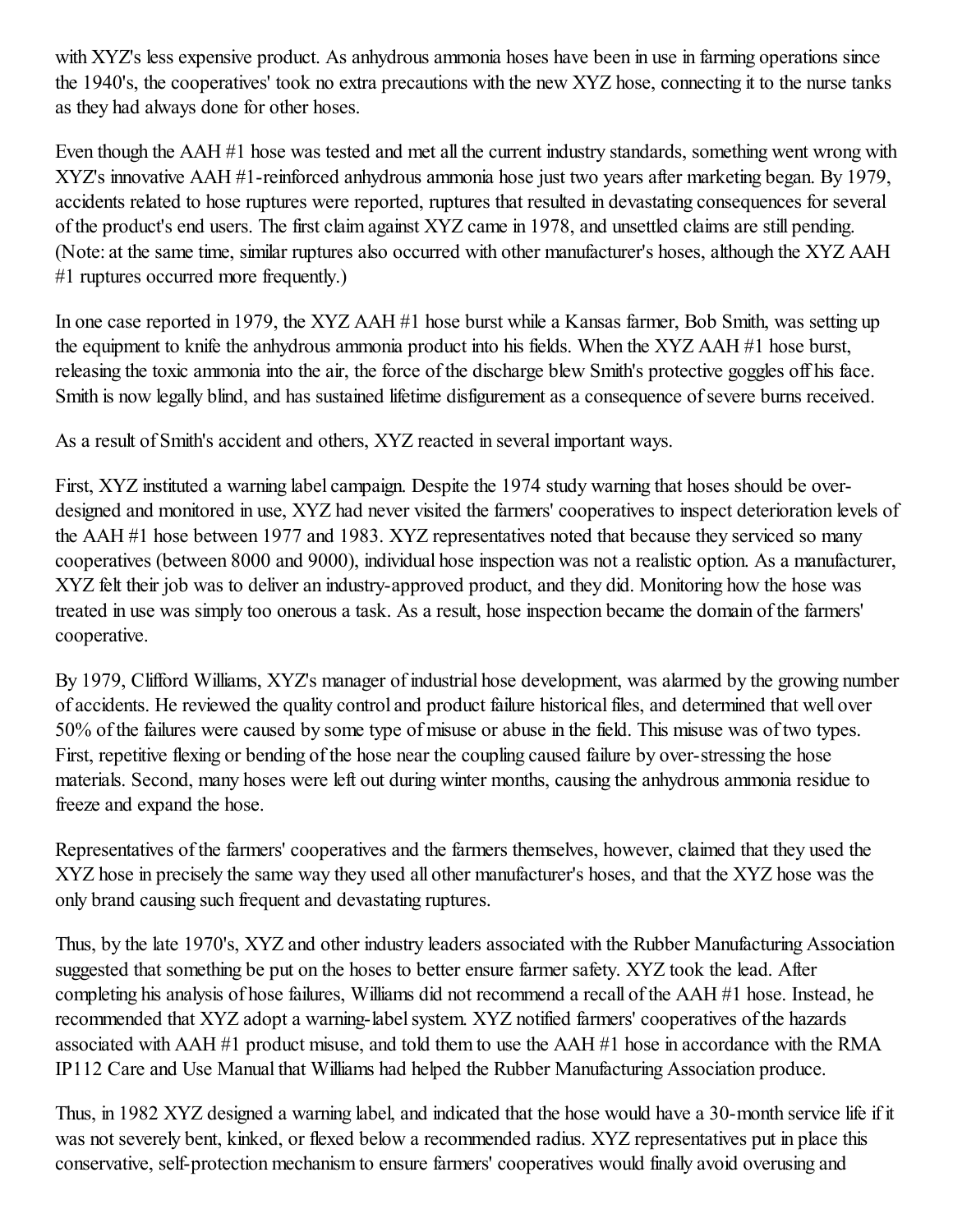abusing the AAH #1 product. XYZ insisted the problem was not with the AAH #1 product; rather, the blame was to be placed on an "irresponsible minority" of farmers' cooperatives who failed to keep maintenance records, and take hoses out of service after the recommended service life.

Problems continued, however, and XYZ was so concerned about the end users and the liability issues the company faced, that in 1983 XYZ discontinued manufacturing the anhydrous ammonia hose, as well as all other anhydrous hoses. Convinced that the real problem was traceable to misuse, XYZ feared that there was no way the product could be designed to be completely fail-safe against misuse or abuse in the field.

In 1984, the majority of other anhydrous ammonia hose manufacturers followed XYZ's lead and left the industry. Those few manufacturers that remain have switched exclusively to stainless steel, now officially recognized as "the" industry standard.

Despite their initial warnings, and contacts with farmers' cooperatives, accidents in the field continued. Thus, in 1988, five years after their market retreat, XYZ placed an advertisement (see the following page) in a farmers' cooperative magazine, warning that their product was outdated (note, outdated versus dangerous) and should be returned for an immediate buy-back offer (and note, buy-back versus recall). Again, as with the warning label system, XYZ's buy-back offer was unprecedented.

### WARNING:

## All XYZ AAH #1 anhydrous ammonia hose should be returned at once! Product Is Outdated

The XYZ Hose Company discontinued manufacturing AAH #1 anhydrous ammonia hose in 1983. Prior to that time, hose labeling and instructions warned that the product should not be used beyond 30 months.

Since anhydrous ammonia is a critical application, outdated hose should never be sold or used for this purpose. So in the interest of continued user safety, XYZ now considers allremaining AAH #1 hose new or used outdated.

### Immediate Buy-Back Offer

Through June 30, 1988, anyone who still has this XYZ hose will be reimbursed at a price above the current cost of replacement hose and couplings. AAH #1 of any age, regardless of condition, can and should be returned. We're requesting the help of agricultural industry trade associations, cooperatives, distributors, implement dealers, and fertilizer users in passing along this important message.

### Notify XYZ At Once

Simply call XYZ's toll-free number for instructions on how to be reimbursed, quickly and easily. For the safety of all concerned, we want to take any remaining AAH #1 hose out of circulation, and we're offering more than enough to install brand new hose in its place. Here's the number to call:

### Call 1-800-BUY-BACK Toll Free

(1-800-289-2225)

If you have any of this hose, call today. And if you know of anyone else who might have AAH #1 in stock or in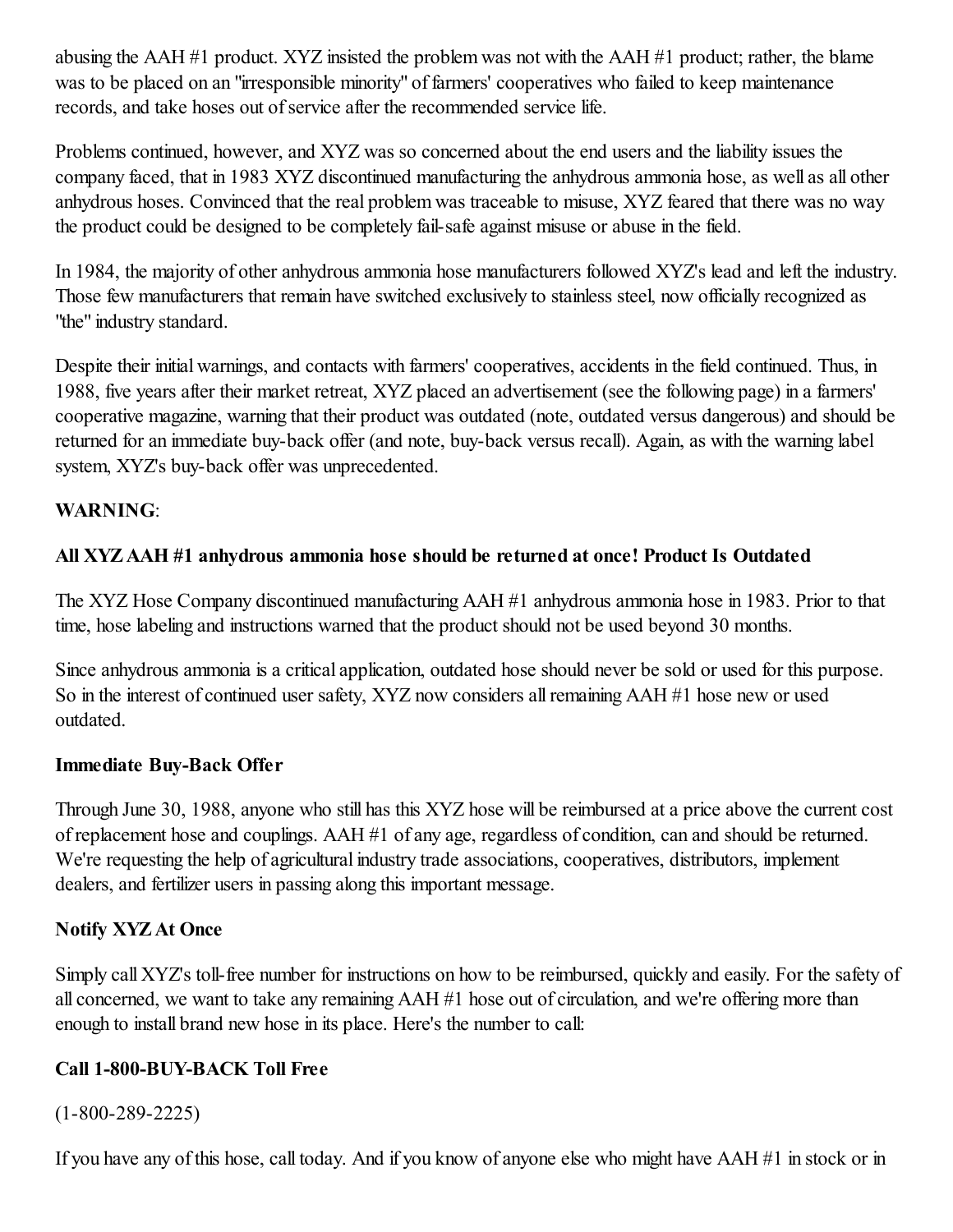use, please notify them. As the world's leading manufacture of belts and hose for all applications, we want to ensure the agricultural industry's continued satisfaction with XYZ's products.

# *XYZ XYZ Hose Company*

## *Plain Jane, Indiana*

(based on advertisement actually placed in the Farm Journal Magazine)

In addition to placing the advertisement in the Farm Journal Magazine, XYZ sent the buy-back offer to approximately 9000 farmers' cooperatives. The response to the advertisement was overwhelming. By July of 1988, XYZ received over 500,000 feet of hose, manufactured (and still in use) as far back as the 1950's and 1960's. It should be noted, however, that older hoses were made of rayon, nylon and polyester, and were still robust in many cases.

From 1983 to the present XYZ, as well as several farmers' cooperatives, have made out-of-court settlements with those end users adversely affected by the AAH #1 hose. In the Smith case alone, XYZ settled out of court in 1987 for \$1,400,000. As recently as the spring of 1991, XYZ negotiated one-half of an out-of-court settlement with farmer Tom Jones in the amount of \$125,000; the remaining one-half of the settlement was paid to Jones by the DEF Farmers' Cooperative. Throughout their depositional testimony, XYZ representatives contend that even though their hoses were not dangerous, but rather were abused, they settled out of court because they felt a corporate responsibility to the end user regardless of who was at fault.

When asked why they got out of the anhydrous ammonia hose manufacturing business, XYZ representatives stated that the cost of damages outweighed any benefits to the company (especially since AAH #1 hose manufacturing represented less than five percent of the company's industrial hose sales). More importantly, however, XYZ contends that they realized they were fighting a losing battle. They could not control what the farmers' cooperatives did once they purchased the hose from XYZ. One XYZ representative noted that everyone involved understood the dangers associated with volatile chemicals such as anhydrous ammonia and understood the precautions they must take. But farming is a dangerous business in the best of times, and everyone takes a certain amount of risk using the product because, given the farming population as a whole, disaster strikes so infrequently. In the Smith case alone, XYZ maintains that the hose was left in service too long, and that just one week prior to the disaster, a farmer down the road alerted the farmers' cooperative to a blister in the hose. Thus, for XYZ, the risks just simply outweighed any potential benefits to the company.

The design decision-making problems engineering professionals face involve how to define, assess and manage risk in the light of obligations to the public at large, the particular policies of the corporation employing the engineer, and the design practices of the engineering profession as a whole. In the essay, "Engineering Design: Literature on Social Responsibility Versus Legal Liability," appended to the end of this report, a literature review serves as a catalyst for discussing risk and the decision-making process as it relates to the XYZ case. Bear in mind that, above all, risk assessment is closely tied to the perspective that engineering is a social experiment, that engineers have an implicit social contract with the public they serve, and that professional societies and society codes of ethics play important roles in helping shape the engineering decision-making process.

## Ethical Issues Of The XYZ Case Points For Discussion

In his depositional testimony, farmer Bob Smith charged that XYZ manufactured and marketed a dangerous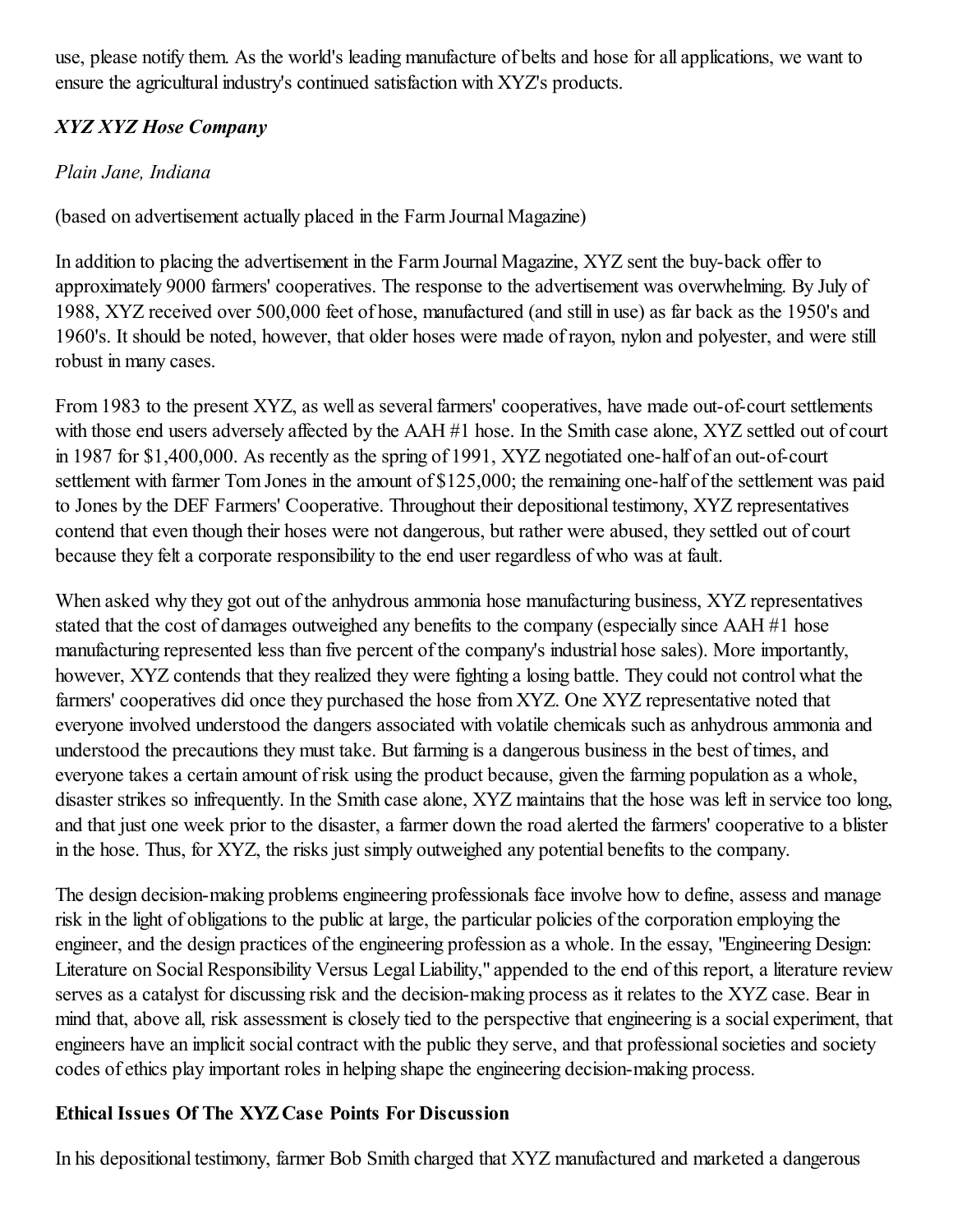product, that neither XYZ nor the farmers' cooperatives adequately warned the end users of the dangers associated with the AAH #1 hose, and that XYZ did not assure that the product would be monitored in use. Expert witnesses appearing on Smith's behalf claimed that kinking and temperature had no deleterious affect on the XYZ hose; that, in fact, the XYZ hose simply suffered from defective design, and that the manufacturer had knowingly put the end user at unreasonable risk. These contrary claims against XYZ raise important issues. These inlcude: What happens when professional codes and regulations lag behind technological innovation? What are the engineering and corporate responsibilities to the public in such cases? To help you sort through these ethical issues, consider the literature on risk assessment and engineering/corporate responsibility to the public, as well as the following questions:

 $\times$  What were the professional and corporate responsibilities of XYZ, the independent research laboratory, and the farmers' cooperatives when introducing an innovative product/design to a relatively scattered, and quite possibly uninformed end user (the farmer)? What are the chemical company's responsibilities, if any? Who is responsible for training end-users (i.e., getting their informed consent to use a product) in the use of products that interact with toxic chemicals the manufacturer, the supplier, or the consumer? What responsibilities do engineers and their corporations have when they release products for public consumption? Should they be responsible for overall design, testing and follow-up? Where does one entity's responsibility end and another's begin?

 $\times$  If the XYZ AAH #1 hose was inordinately dangerous, rather than abused in use, what risk assessments and in-use monitoring practices should have been employed? How could the engineers involved know how much over-design was too much, and/or how much risk to the end user was too much? How do you, as an engineer, assess such risk?

 $\times$  If the AAH #1 was a defective product, what was the appropriate corporate response? XYZ discontinued manufacturing the hose, placed advertisements in a farmers' cooperative magazine, and paid out-of-court settlements to those adversely affected by the product, despite their contention that the accidents were not the fault of XYZ. Did XYZ act responsibly? Did they take proper precautions and do enough following the accidents? Ifso/not, why?

 $\times$  What happens when there are time lags between written regulations and those innovative products that transcend the current specifications? AAH #1 was an experimental product; therefore, is it possible that written specifications did not take this new material into account? What can engineering professionals do to ensure both safety to the public and protection to the corporate entities they serve? And, how can corporations ensure that the engineers they hire (both internally and as independent consultants) are up-to-date on the literature, and performing competent risk assessments? Can we even make divisions between individual and corporate responsibility when introducing innovative products?

 $\times$  What prompted XYZ to get out of the anhydrous ammonia hose business? And why, five years after they stopped manufacturing the hose, did XYZ offer buy-backs? Is this standard industry practice, and if not, should it be? What does the language of the buy-back offer suggest, if anything, about XYZ as a corporation? And, from an ethical standpoint, what do XYZ's out-of-court settlements tell us about the corporation's integrity and sense of public responsibility? In the end, can XYZ be hailed as the paradigm of corporate responsibility a company who, despite possible failed innovation, did the right thing? Why or why not?

After working through these questions, can you decide who is culpable in the case of the bursting hose?

### Annotated Bibliography